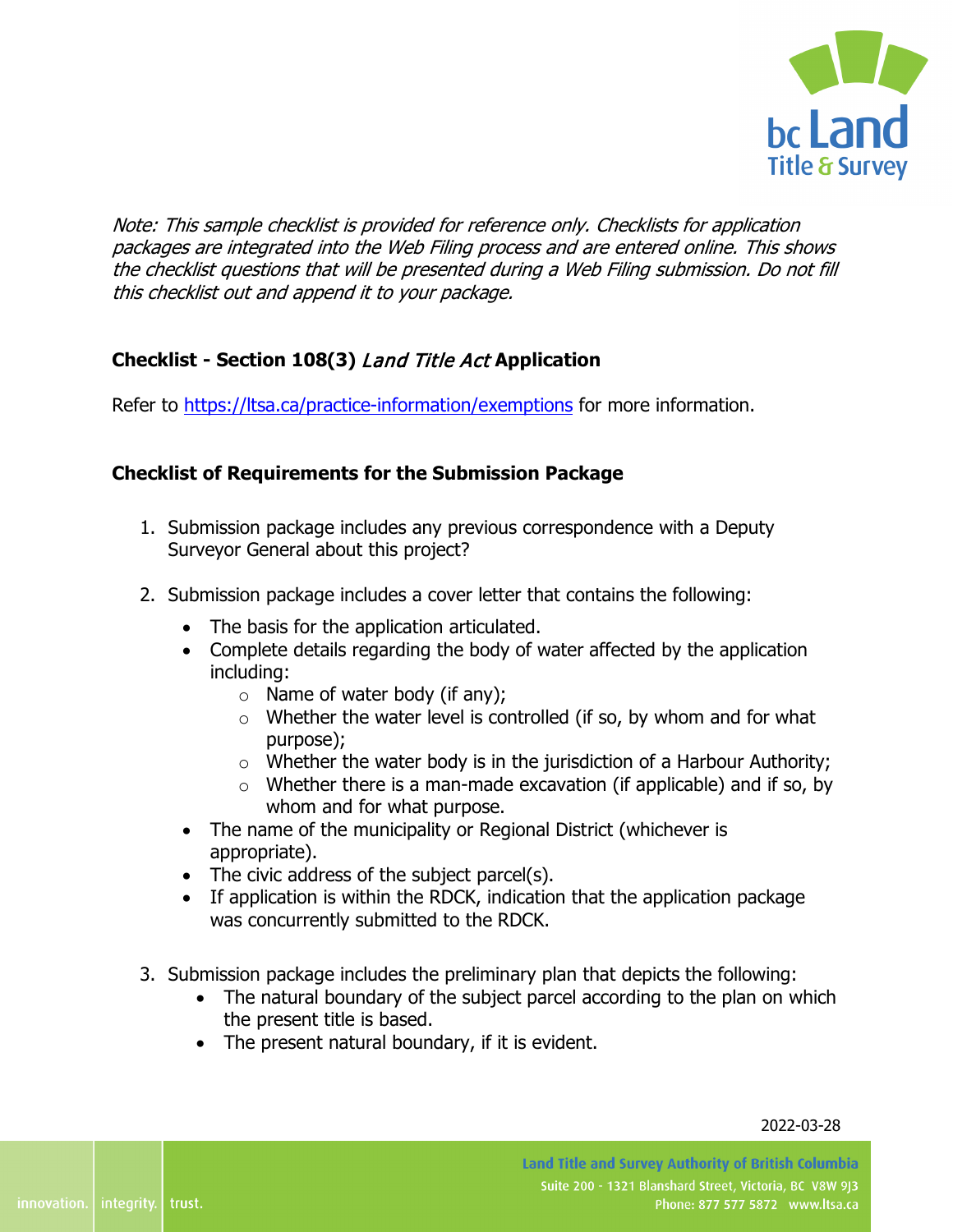- The present mean high water line (i.e. limit of fill or excavation), if it differs from the present natural boundary or if the present natural boundary is not evident.
- Monuments and traverse hubs in the vicinity of the present natural boundary and/or present mean high water line.
- Relative elevations of the title natural boundary, the present natural boundary and the mean high water line, at several locations through the application area, and of the water level at the time of survey.
- Features in and around the application area (i.e. trees, retaining walls, structures).
- Plotted positions and directions of terrestrial photographs.
- 4. Submission package includes colour terrestrial photographs of the application area showing, and clearly marked in black line (or other suitable colour), as noted below:
	- Marked with the location of the present natural boundary, if it is evident.
	- Marked with the location of the natural boundary according to the plan on which the present title is based.
	- Marked with the location of the mean high water line (i.e. limit of fill or excavation), if it differs from the present natural boundary or if the present natural boundary is not evident.
	- Marked with the present natural boundary of adjacent parcels.
	- Marked with the side boundaries of the application area.
	- The flagged, staked or painted location of the present natural boundary and/or mean high water line.
	- The flagged location of monuments and traverse hubs in the vicinity of the present natural boundary and/or mean high water line.
	- A photograph number must be clearly marked on each photograph, not just in the filename of the image.
- 5. Submission package includes a copy of the Crown grant including the Crown grant tracing or a copy of the Dominion Patent and related Township plan?
- 6. Submission package includes a copy of the current title to the subject parcel(s)?
- 7. Submission package includes a copy of all pertinent plans of the upland property, plus copies of adjacent plans if they are relevant to the application?